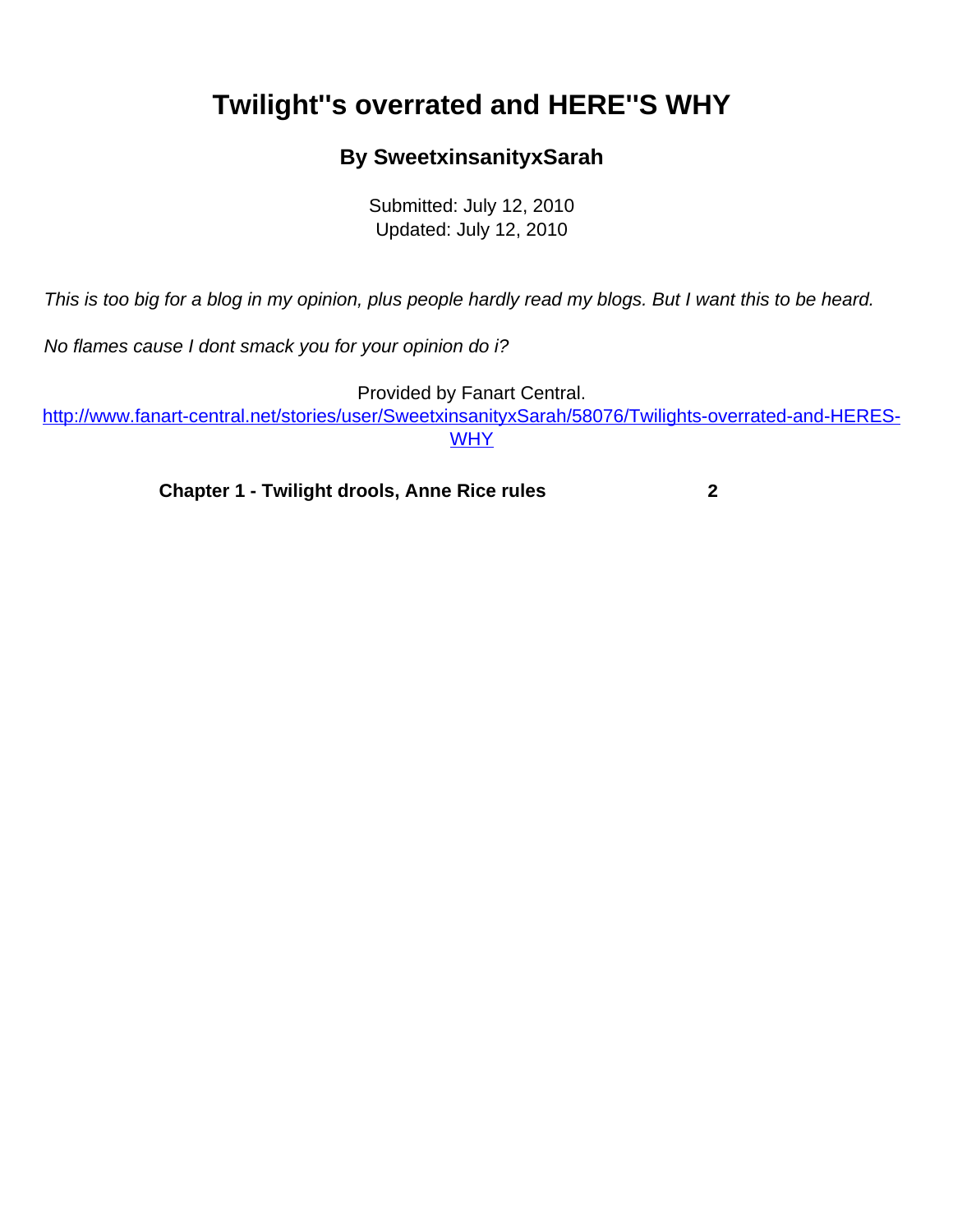## **1 - Twilight drools, Anne Rice rules**

<span id="page-1-0"></span>I am growing soo tired of people saying to me in real life and on here that I joined the "I hatz twilight bandwagon cuz it cool hurhur" to me and saying anime sucks along with the legendary ANNE RICE. Listen up you little worms this is my opinion, dont flame me for it either just cause I am using my voice either cause you'll just get your sorry lil post erased. Dont like what you are reading? Boohoo DONT READ. No one's pointing a gun at your head.

I have a right to say the books a peice of crap CAUSE I READ IT. Waste of time but glad I didnt buy it.

FMA, FMA BROTHERHOOD, Hellsing, Gundam Wing, Witch Hunter Robin, and the ghost in the shell series plot lines and characters, along with their personalities run CIRCLES around these retarded Twilight characters. Twilight is pretty much like a horrible sappy mary sue vampire fanfiction with the way it was written. It felt as if I was reading a grade school book you find in a literary text book at school the writing sucked more than Paris Hilton. Handsome and gorgeous and beautiful were the only every other thing that was said about Cullen. Would it kill Stephenie Meyer to pick up a damn dictionary every now and then to find more creative ways to describe Edward without sounding like a teenage hormone crazed giddy highschool girl that says 'like' and 'omg' in every other word? You want creative writing that makes you feel as if the character is living and breathing, and described with such perfection it makes you either impressed, or want the character? Read this:

"I want to be a saint. I want to save souls by the millions. I want to do good far and wide. I want to fight evil! I want my life-sized statue in every church. I'm talking six feet tall, blond hair, blue eyes-. Wait a second.

Do you know who I am?

I'm thinking maybe you're a new reader and you've never heard of me.

Well, if that's the case, allow me to introduce myself, which I absolutely crave doing at the beginning of every one of my books.

I'm the vampire Lestat, the most potent and lovable vampire ever created, a supernatural knock out, two hundred years old, but fixed forever in the form of a twenty year old male with features and figure you'd die for-and just might. I'm endlessly resourceful, and undeniably charming. Death, diease, time, gravity, they mean nothing to me.

Only two things are my enemy: daylight, because it renders me completly lifeless and vulnerable to the burning rays of the sun, and conscience. In other words, I'm a condemned inhabitant of eternal night and an eternally tormented blood seeker.

Doesn't that make me sound irresistible?

And before I continue with my fantasy let me assure you:

I know how damned well how to be a full-fledged, post-Renaissance, post-nineteenth century, post-modern, post-popular writer. I don't deconstruct nothin'. That is, you're going to get a full-dress story here-with a beginning, middle, and end. I'm talking plot, characters, suspense, the works. I'm going to take care of you. So rest easy and read on. You won't be sorry. You think I don't want new readers? My name is thirst, baby I must have you!"